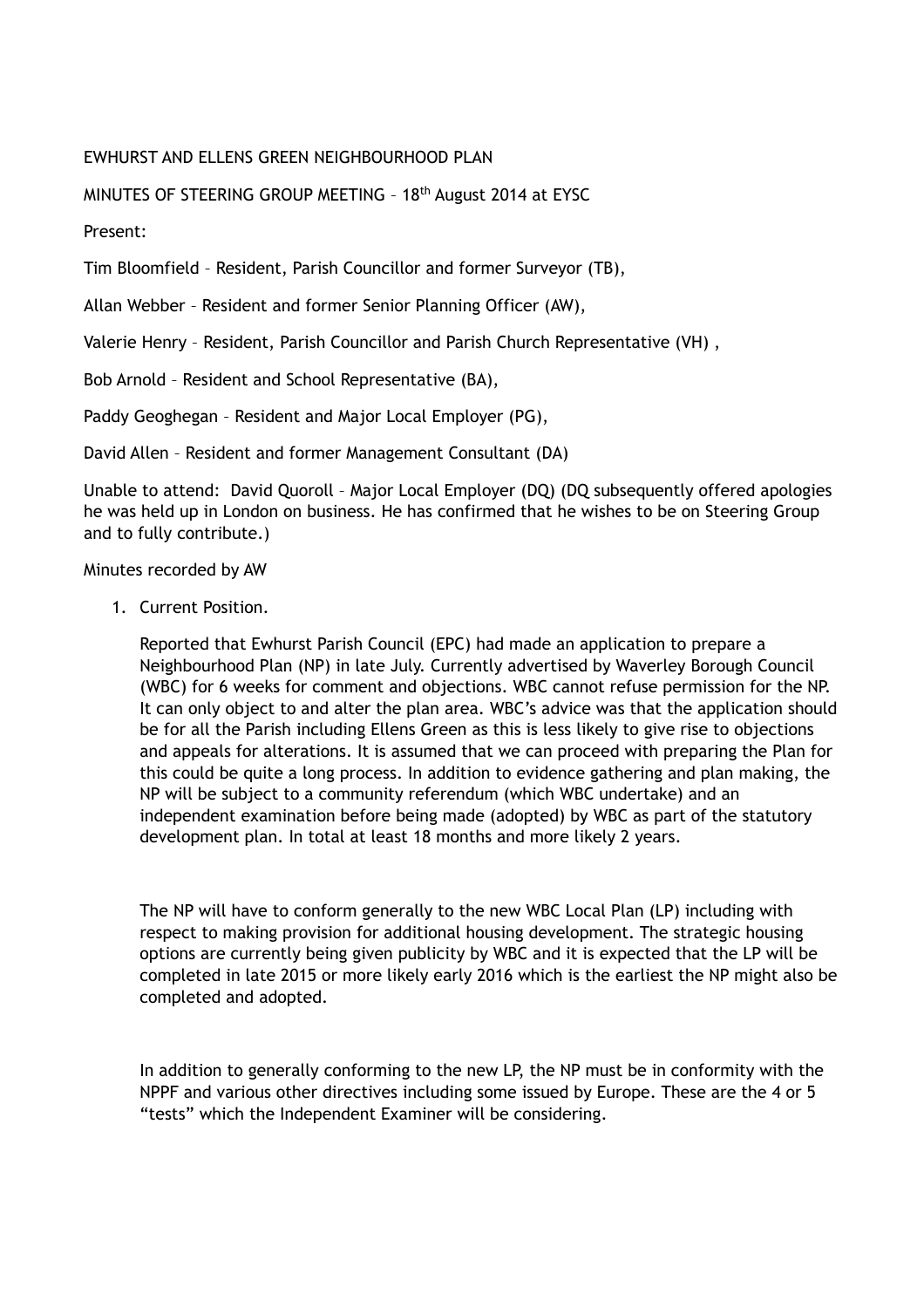The NP must make provision for some housing development to be in conformity with the LP and the National Planning Policy Framework (NPPF). A NP which does not make adequate provision will not pass the "tests", will not be made and become a statutory plan, will not be useable by the local planning authority, will not be used in planning appeals and will be ignored by planning inspectors and the Secretary of State when reaching appeal decisions. In short it will not be any use as a plan.

The NP (its policies, proposals and any allocations) must be justified by sound, relevant evidence. It must be evidence based and not simply a collection of worthy thoughts and aspirations. Assembling the evidence, which must be published and made available when the plan is examined, is a major part of preparing a plan.

The NP should also be the local community's plan. Engaging with the community and involving it in the plan's preparation and assembly of evidence is vital. To properly engage with and involve the community is a major task, not least because it is unlikely that the community will have a uniform view on the issues, needs and solutions. At some point, decisions will have to be taken on compromises which the majority can support. The community referendum requires 50% of those voting to support the Plan. The more the community is involved preparing the plan the better in the long run.

## 2. Web-site for the Plan

We will need to set up a dedicated web-site for the plan. It is probably best that it is either part of the Parish Council's web-site or accessible through it. It will have a lot of functions and will need a large capacity. It will also need to be easily accessible and readily useable by the community. Functions include (i) publicity and communication with the community and all interested parties (the application letter, WBC advert and these minutes could be some of the first things to go on), (ii) logging and storage of information and evidence i.e. all documents and the various editions of the plan, (iii) the location from which publicity material like flyers and documents can be printed by both the plan making team and individuals in the community, (iv) where the community can tender comments and information for the plan. It needs to be simple, accessible and "printable". For practical reasons, standard size templates with minimum block colour are desirable.

TB to approach Parish Council/Village web-site co-ordinator to see if they can do the work as suggested above. If not somebody else will have to be found and paid for.

## 3. Engagement with the Community

We need to draw up plans for engaging with the community and involving the community in the work which needs to be done, not least because additional volunteers will be needed for some tasks.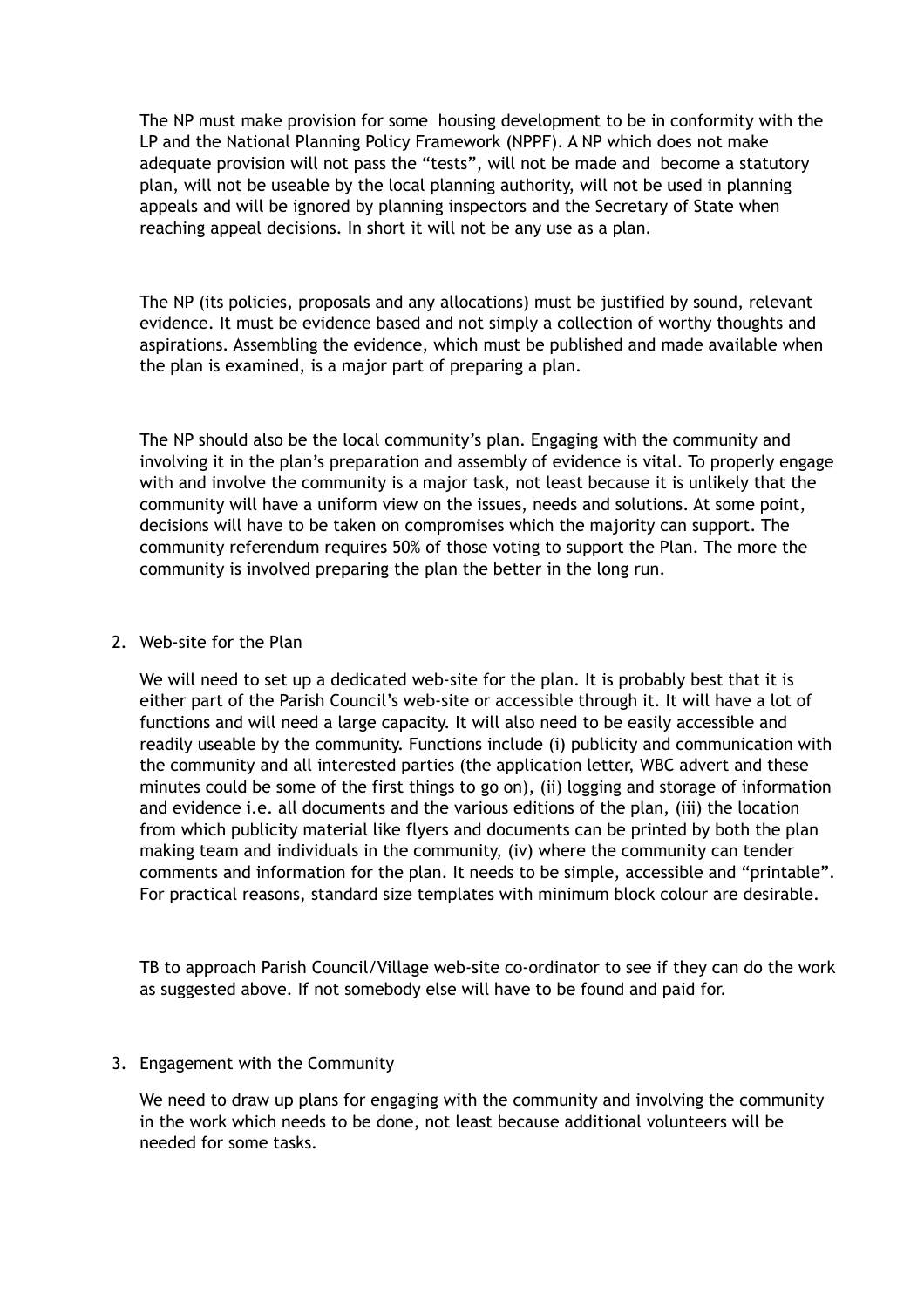Publicity/communication will be vital. It is considered that a small Communication Team should be set up. Agreed that TB should explore the possibility of establishing a team of three or four comprising himself, Jan Allen - an experienced journalist, publicist and editor, Sue Handley of Ewhurst and Ellens Green News and possibly the web-site coordinator. It was also suggested that at least one of the team might also attend meetings of the Steering Group.

Some engaging with the community on a potential plan for Ewhurst Village has already been undertaken by Cllr Chris Lyth's (CL) initiative. Although it preceded the decision to prepare a NP and was not what would normally be considered as properly conducted community consultation, the exercise should not be ignored. The comments received should be carefully considered and made use of as part of the process of preparing the NP. It was noted that some of the respondents offered to assist with plan preparation. It was also agreed that the response could assist in planning the "programme" for the first Village Forum (see next paragraph).

AW agreed to try to produce an analysis/summary of the response to CL's consultation exercise which can be used for the NP and forum and which can be published i.e. put onto the web-site. In accordance with established practice, a summary will not identify respondents by name. It will simply be a "head-count" summary of comments.

Discussion then turned to the matter of convening the first Village Forum to which all in the Parish would be invited. A prime objective of the Village Forum would be to start the process of engaging the community in helping to produce the plan and enlisting assistance in the work. However it was agreed that before the first Village Forum could be organised, it would be necessary to draw up a "Project Plan" with a number of separate but interlinked work streams including one for community engagement.

It was agreed that we should start to assemble a "Project Plan" at the next Steering Group meeting, when we could also decide when to have a Village Forum and what needs to be done for and said at the Forum.

Also we should prepare the first Community Briefing note, outlining where we stand, what is being done at that time and giving first publicity to the Village Forum. It was agreed that the aim would be to get this note distributed to all the Parish before the end of September. It could go into Parish News and/or the Village Society News or be a separate flyer distributed through their distribution networks.

It was agreed that TB should put together the first Briefing Note and explore the best method of getting it distributed and circulated to all the community.

It was also agreed that the aim could be for the first Village Forum to be in late November.

4. Evidence base Assembly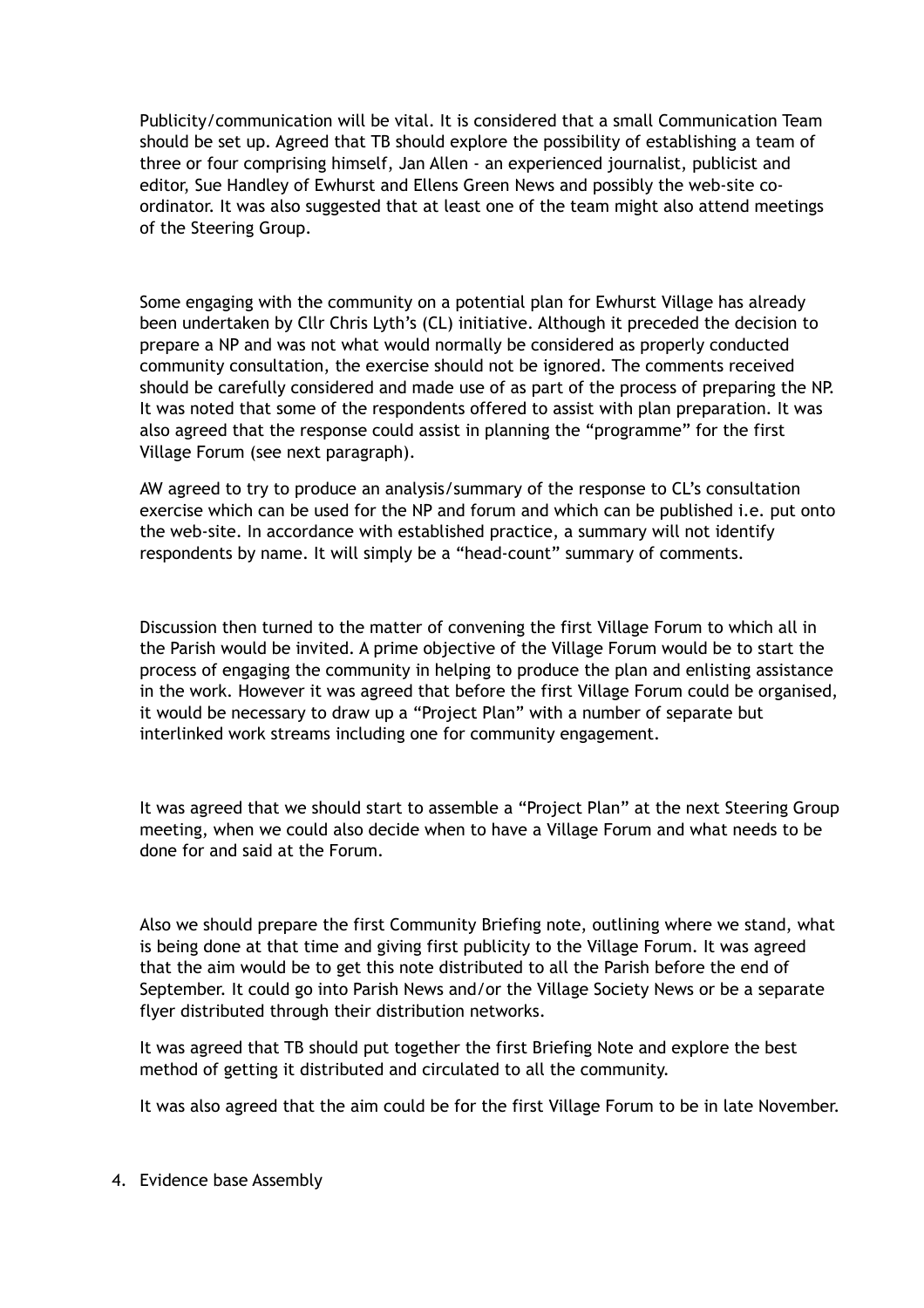Notwithstanding the absence of a Project Plan and the setting of the goals and objectives of the NP, some of the required evidence base can be anticipated from considering what other plans have done and knowledge of the issues and needs to be addressed in this NP. Work can start on some areas now. Additional areas of evidence base work may arise from community engagement.

- (i) Review of the policies applicable to Ewhurst in the existing WBC LP (saved policies) and likely to be in the new LP. Also review of the NPPF to see what aspects might impinge on the NP. Identify any other directives which have to be taken on board including those for environmental assessment and habitat protection.
- (ii) Review of the housing provision requirements (numbers, types etc.) which the NP will have to meet to be in conformity with the new WBC LP. "Drill down" on what exactly those requirements will be and how provision can be made up. Also keep abreast of what might be a changing situation as the new LP progresses and more evidence for that arises. It will be necessary to "write up" this evidence and to have a sound analysis with figures available for any community engagement event. Figures should be treated as "the minimum" for LP figures frequently rise close to adoption.
- (iii) Assessment of the evidence for providing mainly for local housing needs. The results of the recent housing needs survey plus other sources of evidence e.g. census information and population changes , local employment and wage rates, information on elderly needs and the desire for down-sizing, housing costs and affordability. There will also need to be consideration of a realistic interpretation of what is often simply called affordable housing. It may be necessary to redefine what is meant by meeting local housing needs and what sort and size of housing is required to meet that need. It may not simply be affordable housing or forms of subsidised or social housing. The assessment may need to include a review of the other ways and means of meeting local needs.
- (iv) Assessment of the capacity and problems of local infrastructure and services and the scope and need for changes and improvement. Two forms of infrastructure – utilities (gas, water supply, foul water and land drainage, electricity, telecom) and public services (education, health, social support and others?). Some approaches to "suppliers" can be made now. May also need to approach again once options for housing development have been identified.
- (v) Local Community and Community Assets Appraisal. Identify what makes up the valued local community, its strengths and weakness, problems and needs (groups and resources). Also the community assets which are valued and used and those which need to be added to or improved. There are now precedents for policies and designations aimed at protecting community assets. Parish Council's can claim a proportion of Community Infrastructure Levy (CIL) for use for community asset projects which can be doubled with a NP in place.
- (vi) Appraisal of the Character and Quality of the Built Environment. Review of the pattern of development. Conservation needs. Design guidance needs. Constraints on infill.